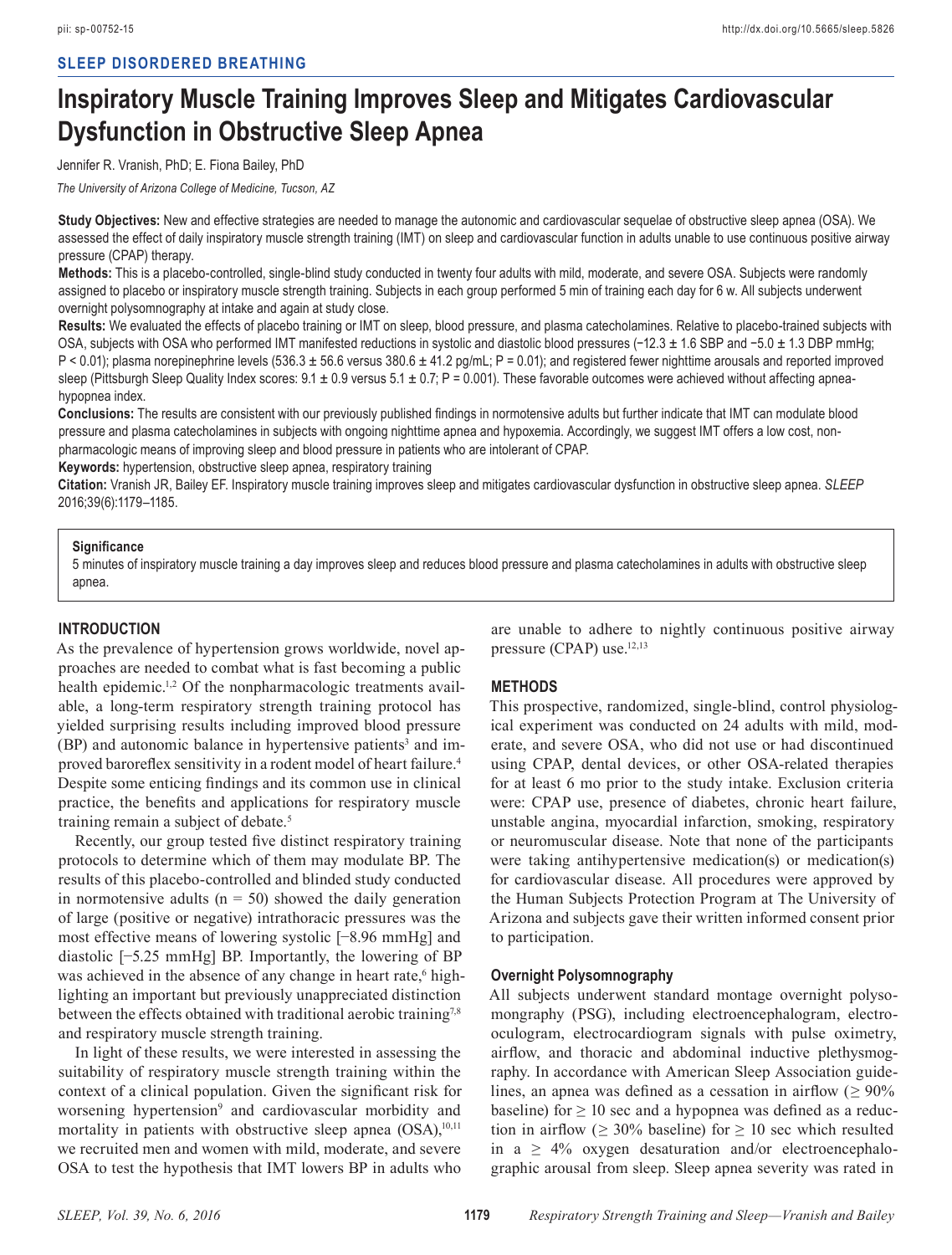Table 1—Average (± SEM) values for age, anthropomorphic data, and maximal inspiratory pressures (PI<sub>max</sub>) generated by subjects assigned to either inspiratory muscle strength training ( $n = 12$ ) or to placebo training ( $n = 12$ ) groups, at intake and at study close.

|                               |     |                                                                            | Weight (kg) |                               | BMI                           |                               | <b>Neck Circumference</b><br>(inches) |                               | $Pl_{max}(mmHg)$ |                                           |
|-------------------------------|-----|----------------------------------------------------------------------------|-------------|-------------------------------|-------------------------------|-------------------------------|---------------------------------------|-------------------------------|------------------|-------------------------------------------|
|                               | Age | Height (cm)                                                                | Pre         | Post                          | <b>Pre</b>                    | Post                          | Pre                                   | Post                          | <b>Pre</b>       | Post                                      |
| IMT group                     |     | $61.5 \pm 3.9$ $174.9 \pm 2.5$                                             |             | $84.5 \pm 5.6$ $84.8 \pm 5.7$ |                               | $27.0 \pm 1.0$ $27.1 \pm 1.1$ |                                       | $15.6 \pm 0.5$ $15.6 \pm 0.5$ |                  | $80.7 \pm 7.1$ 107 $\pm 7.1$ <sup>*</sup> |
|                               |     | Placebo group $69.1 \pm 3.4$ $170.8 \pm 1.7$ $77.4 \pm 5.3$ $77.8 \pm 5.3$ |             |                               | $28.5 \pm 1.6$ 28.6 $\pm$ 1.6 |                               |                                       | $14.6 \pm 0.7$ $14.6 \pm 0.7$ |                  | $75.2 \pm 3.9$ $75.7 \pm 4.7$             |
| $\mathbf{a}$ . A $\mathbf{a}$ |     |                                                                            |             |                               |                               |                               |                                       |                               |                  |                                           |

\*P < 0.01, pretraining versus posttraining. BMI, body mass index; IMT, inspiratory muscle strength training.

accordance with the individual's apnea-hypopnea index (AHI), defined as the total number of apneas and hypopneas per hour of sleep and oxygen desaturation per hour of sleep, where an AHI of 5 to 15 is designated mild, 16 to 30 moderate, and  $>$  30 events per hour designated as severe OSA. Additionally, we asked subjects questions regarding their overall sleep quality using the Pittsburgh Sleep Quality Index (PSQI).<sup>14</sup>

## **Respiratory Assessment**

Lung function was assessed by standard spirometry and included forced expiratory volume in 1.0 sec ( $FEV<sub>10</sub>$ ), forced vital capacity (FVC), forced inspiratory volume in 1.0 sec (FIV<sub>1.0</sub>), forced inspiratory vital capacity (FIVC),  $FEV_{1.0}/FVC$ ,  $FIV_{1.0}/$ FIVC, peak expiratory flow, and peak inspiratory flow in accordance with the guidelines of The American Thoracic Society. Maximal inspiratory pressure  $(PI_{max})$  was assessed by having subjects perform a maximal inspiratory effort against a constant resistance.  $PI<sub>max</sub>$  was measured via a pressure transducer (Omega-dyne Inc., Sunbury, OH) and determined from the average of the three largest pressure values generated (Table 1).

## **Training Groups**

Subjects were randomly assigned to inspiratory muscle strength training (IMT) or placebo training groups. For both groups, training comprised 30 breaths each day for 6 w using an inspiratory threshold training device (K3 series, POWERbreathe, Warwickshire, UK). The training device records each training session and data from each session were uploaded at the end of each week. The IMT group trained against a resistance set to 75% of  $PI<sub>max</sub>$ . Note that because IMT increases respiratory muscle strength, PI<sub>max</sub> typically will increase over the course of training and thus, it is necessary to set resistance to a new, higher training level at the end of each week. Subjects in the placebo group trained daily against a resistance set to  $15\%$  PI<sub>max</sub>.

# **Autonomic-Cardiovascular Assessment**

BP was determined via sphygmomanometer and stethoscope at the brachial artery, in accordance with American Heart Association guidelines.<sup>15</sup>

Plasma samples were obtained to assay circulating dopamine, epinephrine, and norepinephrine content in a subset of participants ( $n = 7$  per group, 14 total). Importantly, pretraining and posttraining blood draws were performed at the same time of day for each subject and, in accordance with previously published methods, subjects fasted overnight and were instructed to refrain from caffeine and over-the-counter pain or allergy

medications for the 12 h leading up to the blood draw.16 Venous blood samples were collected between 07:00–10:00 from the antecubital region following 30 min of supine rest in a quiet, temperature-controlled room. Samples were placed on ice in lithium-heparin coated tubes (BD Vacutainer, Franklin Lakes, NJ), immediately centrifuged (4°C, 1,500 RPM, 15 min) and the plasma frozen at −80°C. Plasma samples were analyzed via quantitative high-performance liquid chromatography (Associated Regional and University Pathologists - ARUP Laboratories, Salt Lake City, UT).

## **Statistical Analyses**

A general linear model analysis of variance was used to assess between-group differences in sleep, respiratory, cardiovascular, and immune parameters for the independent variables: sex, pretraining versus posttraining, and training group. Significance was set at  $P < 0.05$ . Within-group comparisons were performed using paired *t-*tests, with significance adjusted according to the Bonferroni correction.

#### **RESULTS**

Twenty-six subjects were consecutively recruited and randomized to IMT or placebo training groups. Two subjects were disqualified after commencing the study due to noncompliance with training, resulting in a retention rate of 92.3%. At intake, there were no between-group differences in sex, age, weight, height, systolic and diastolic BP, heart rate, plasma epinephrine, norepinephrine, AHI, apnea duration, oxygen desaturation, sleep architecture, sleep efficiency, sleep onset latency, arousals, limb movements, PSQI scores, or  $PI_{max}$  (P > 0.1), nor was there any interaction between sex and any of the independent variables  $(P > 0.2)$  (Table 1).

## **Respiratory Measures**

Spirometry values at intake were not different between IMT or placebo groups and nor were there any changes in spirometric measures pretraining versus posttraining for subjects in either group ( $P > 0.05$ ). Average  $PI_{max}$  in the IMT group increased by ~33%, rising from  $80.7 \pm 7.1$  to  $107.3 \pm 7.1$  mmHg (P < 0.001), consistent with an increase in muscle strength. There was no change in the average  $PI_{max}$  (pretraining 75.33  $\pm$  12.3 mmHg versus posttraining  $75.58 \pm 14.98$  mmHg) for the placebo group ( $P = 0.87$ ) (Table 1).

## **Sleep and Sleep Quality**

Despite significant gains in inspiratory muscle strength, subjects who performed IMT showed no improvement in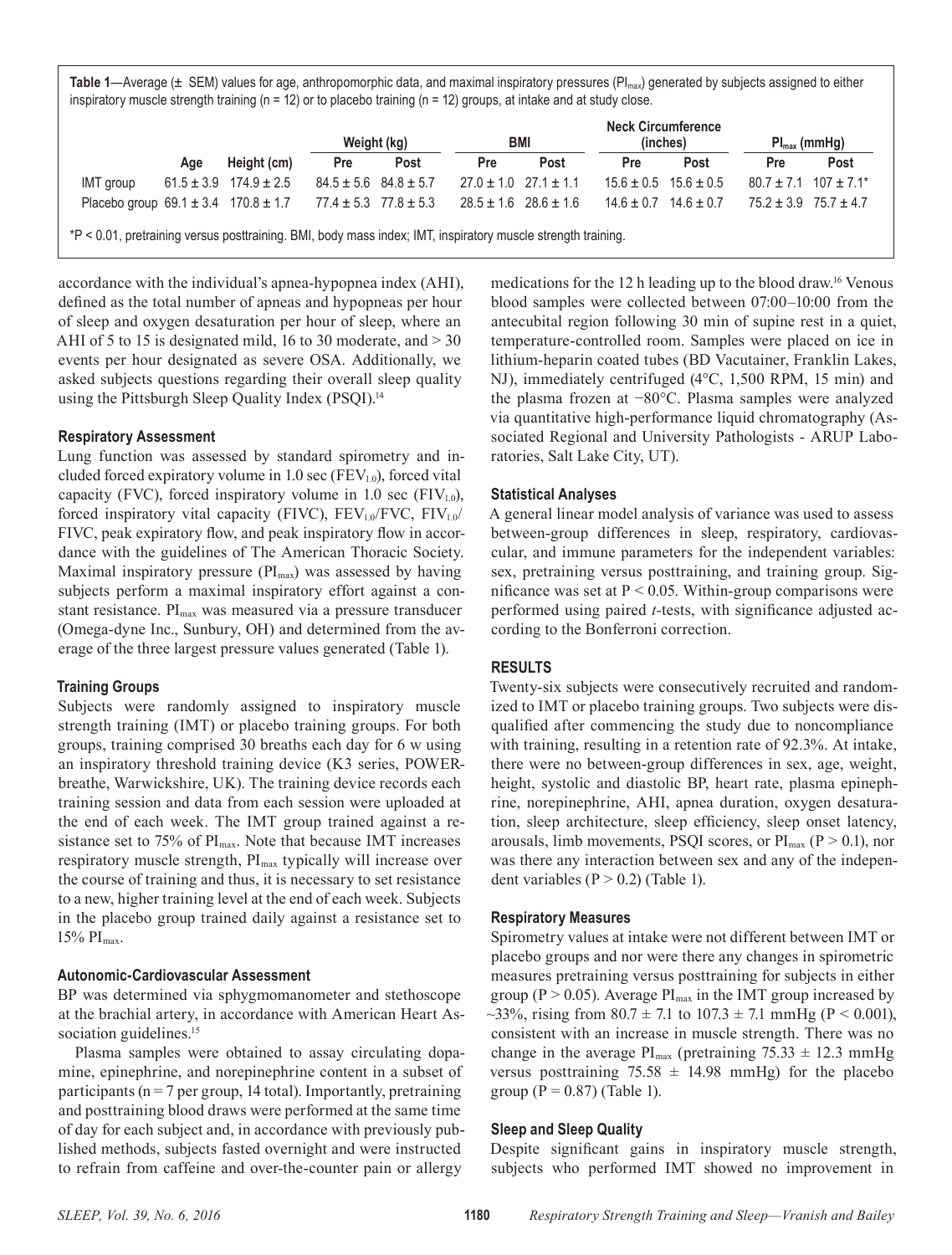|                                      |                  | $IMT(n = 12)$    |            | Placebo Training ( $n = 12$ ) |                  |         |  |
|--------------------------------------|------------------|------------------|------------|-------------------------------|------------------|---------|--|
| <b>PSG Measure</b>                   | Pre              | Post             | P value    | Pre                           | Post             | P value |  |
| Total sleep time (min)               | $328.1 \pm 21.6$ | $319.4 \pm 20.8$ | 0.67       | $292.7 \pm 20.9$              | $281.7 \pm 14.1$ | 0.64    |  |
| NREM sleep $(\%)$                    | $74.7 \pm 1.8$   | $77.9 \pm 2.5$   | 0.08       | $75.0 \pm 1.7$                | $75.1 \pm 2.5$   | 0.99    |  |
| REM sleep (%)                        | $25.3 \pm 1.8$   | $22.1 \pm 2.5$   | 0.08       | $25.0 \pm 1.7$                | $24.9 \pm 2.5$   | 0.99    |  |
| Sleep onset latency (min)            | $17.3 \pm 4.2$   | $15.3 \pm 4.2$   | 0.64       | $15.2 \pm 4.9$                | $16.1 \pm 2.8$   | 0.83    |  |
| REM latency (min)                    | $89.8 \pm 11.4$  | $73.1 \pm 7.4$   | 0.29       | $112.8 \pm 17.8$              | $72.1 \pm 9.7$   | 0.05    |  |
| Wake after sleep onset (min)         | $107.9 \pm 16.4$ | $65.6 \pm 11.3$  | $0.001*$   | $130.6 \pm 19.6$              | $131.9 \pm 11.8$ | 0.95    |  |
| Sleep efficiency (%)                 | $72.4 \pm 3.4$   | $70.5 \pm 3.8$   | 0.67       | $67.6 \pm 5.0$                | $65.6 \pm 2.7$   | 0.71    |  |
| Apnea-hypopnea arousal index         | $22.2 \pm 4.5$   | $10.8 \pm 2.6$   | $0.002*$   | $32.3 \pm 10.7$               | $23.6 \pm 8.6$   | 0.10    |  |
| Periodic limb movement arousal index | $6.4 \pm 2.9$    | $4.7 \pm 2.9$    | 0.53       | $5.8 \pm 2.0$                 | $5.6 \pm 2.0$    | 0.93    |  |
| Total arousal index                  | $40.3 \pm 3.8$   | $27.1 \pm 2.4$   | $< 0.001*$ | $46.6 \pm 9.7$                | $43.0 \pm 7.3$   | 0.55    |  |
| Periodic limb movement index         | $19.4 \pm 8.9$   | $10.3 \pm 6.4$   | $< 0.001*$ | $13.3 \pm 4.7$                | $20.4 \pm 6.8$   | 0.29    |  |
| NREM AHI                             | $21.0 \pm 4.7$   | $26.7 \pm 6.4$   | 0.17       | $26.6 \pm 9.4$                | $21.9 \pm 8.9$   | 0.35    |  |
| <b>REM AHI</b>                       | $26.3 \pm 6.0$   | $27.4 \pm 8.0$   | 0.86       | $38.8 \pm 8.8$                | $34.9 \pm 7.1$   | 0.46    |  |
| <b>Total AHI</b>                     | $21.9 \pm 4.4$   | $26.4 \pm 6.4$   | 0.29       | $29.9 \pm 8.9$                | $25.0 \pm 8.3$   | 0.28    |  |
| NREM $SaO2$ at Nadir (%)             | $81.7 \pm 2.0$   | $80.2 \pm 3.0$   | 0.30       | $79.8 \pm 3.3$                | $78.6 \pm 3.3$   | 0.70    |  |
| REM SaO <sub>2</sub> at Nadir (%)    | $82.7 \pm 3.0$   | $80.9 \pm 4.4$   | 0.48       | $73.7 \pm 5.5$                | $78.5 \pm 3.7$   | 0.19    |  |
| Total SaO <sub>2</sub> at Nadir (%)  | $79.8 \pm 2.2$   | $79.1 \pm 4.1$   | 0.79       | $72.1 \pm 5.1$                | $76.0 \pm 3.7$   | 0.26    |  |

\*P < 0.01, pretraining versus posttraining; significance adjusted for multiple comparisons. AHI, apnea-hypopnea index; IMT, inspiratory muscle strength training; Nadir, at lowest; NREM, nonrapid eye movement; REM, rapid eye movement; index, events/hour of sleep; SaO2, arterial oxygen saturation.

nighttime AHI. Thus, no changes were found for measures of apnea frequency, apnea duration, severity of oxygen desaturations, total sleep time, sleep architecture, sleep efficiency, or latency to sleep onset  $(P > 0.1)$  pretraining versus posttraining for either IMT or placebo trained subjects. The percentage of obstructions that resulted in arterial oxygen saturation < 90% was not different between the two groups at intake and nor was any difference noted in desaturations pretraining versus posttraining (81.8% and 87.6%, pretraining versus posttraining for the IMT group and 94.4% and 90.0%, pretraining versus posttraining for the placebo group) ( $P > 0.3$ ). Despite no change in AHI, IMT subjects registered fewer awakenings after sleep onset (P = 0.001), fewer arousals per hour of sleep (P < 0.001), and fewer periodic limb movements ( $P < 0.001$ ) pretraining versus posttraining (Table 2). IMT subjects also reported better sleep quality preintervention versus postintervention (PSQI scores:  $9.1 \pm 0.9$  versus  $5.1 \pm 0.7$ ;  $P = 0.001$ ) (Figure 1) whereas PSQI scores were unchanged in the placebo-training group. (Please refer to Table S1 in the supplemental material for individual subject observations).

## **Blood Pressure**

By study close, the IMT group had lower average systolic and diastolic BP  $(-12.3 \pm 1.6 \text{ and } -5.0 \pm 1.3 \text{ mmHg}$ , respectively) relative to pressures at intake  $(P < 0.01)$  (Table 3). The average weekly BP for both groups is presented in Figure 2, along with a breakdown of the results for male  $(n = 8)$  and female  $(n = 4)$ participants in each training group. As shown, systolic BP showed the most precipitous decline and attained significance by week 3. The decline in diastolic BP was more gradual and did not attain significance until the final week ( $P < 0.01$ ). BP was unchanged in the placebo group ( $P > 0.05$ ). There was no



of healthy sleep. IMT, inspiratory muscle strength training. \*P < 0.01, pretraining versus posttraining; #P < 0.01, relative to placebo group.

effect of training on resting heart rate for either group (IMT group: pretraining  $73.5 \pm 5.7$  versus posttraining  $76.8 \pm 2.8$ ;  $P = 0.35$ ) and (placebo group: pretraining  $72.8 \pm 3.8$  versus posttraining  $73.9 \pm 3.0$ ; P = 0.62) (data not shown).

## **Plasma Catecholamines**

There was no effect of either training protocol on plasma dopamine levels  $(P = 1.0)$ . Plasma norepinephrine and epinephrine levels declined in the IMT group pretraining versus posttraining. Norepinephrine dropped by  $\sim$ 30% (P = 0.01) and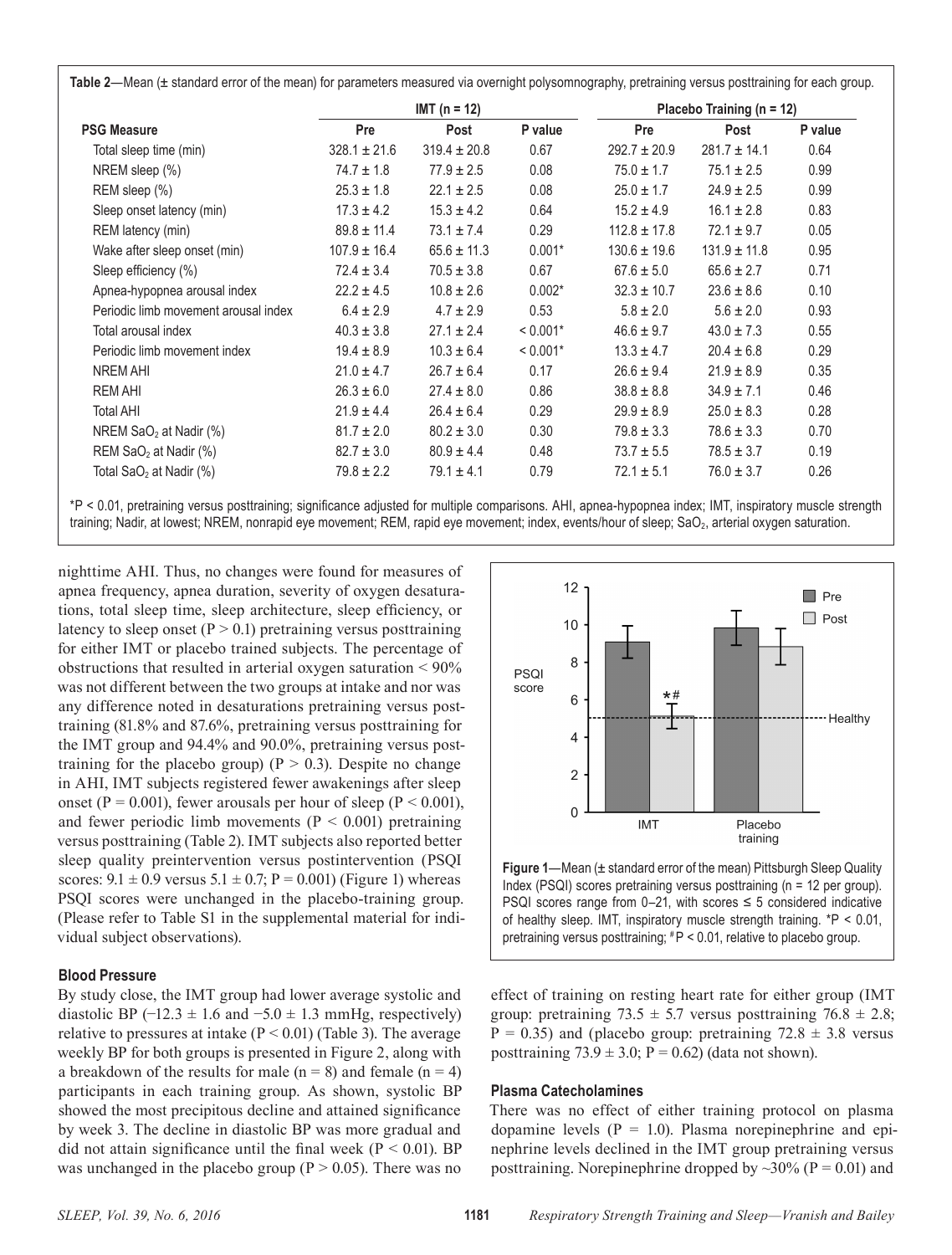Table 3—Mean (± standard error of the mean) blood pressure (n = 12 per group) and plasma catecholamines (n = 7 per group), pretraining versus posttraining.

|                                                       | <b>IMT</b>       |                  |            | <b>Placebo Training</b> |                  |         |  |
|-------------------------------------------------------|------------------|------------------|------------|-------------------------|------------------|---------|--|
| <b>Cardiovascular Parameters</b>                      | Pre              | Post             | P value    | Pre                     | Post             | P value |  |
| Systolic blood pressure                               | $127.7 \pm 4.1$  | $115.4 \pm 3.9$  | $< 0.001*$ | $127.1 \pm 2.8$         | $128.3 \pm 3.6$  | 0.34    |  |
| Diastolic blood pressure                              | $77.4 \pm 3.5$   | $72.4 \pm 3.0$   | $0.002*$   | $74.3 \pm 2.4$          | $78.0 \pm 2.5$   | 0.63    |  |
| Plasma epinephrine (Reference range: 10-200 pg/mL)    | $48.6 \pm 8.5$   | $32.7 \pm 5.7$   | 0.051      | $40.1 \pm 14.2$         | $40.4 \pm 12.2$  | 0.93    |  |
| Plasma norepinephrine (Reference range: 80–520 pg/mL) | $536.3 \pm 56.6$ | $380.6 \pm 41.2$ | $0.01*$    | $494.6 \pm 43.1$        | $488.4 \pm 55.1$ | 0.56    |  |
| Plasma dopamine (Reference range: 0-20 pg/mL)         | < 10             | < 10             | 1.0        | < 10                    | < 10             | 1.0     |  |

plasma epinephrine also declined but just failed to attain statistical significance ( $P = 0.051$ ) (Table 3). There was no change in plasma epinephrine ( $P = 0.93$ ) or norepinephrine ( $P = 0.56$ ) for participants performing placebo training.

#### **DISCUSSION**

This is the first study to assess IMT in the context of OSA. Our results highlight a rapid course of improvement in BP, plasma catecholamine levels and sleep indices achieved with just 5 min of training each day. Importantly, for our understanding of the management of the disorder, these improvements occurred against a background of unchanged AHI demonstrating potential to mitigate cardiovascular risk in adults who are either noncompliant or intolerant of CPAP.

#### **Inspiratory Muscle Training Protocol**

The protocol implemented here falls within the range of published guidelines for IMT protocols in regard to the inspiratory effort level (e.g.,  $50\%$  to  $80\%$  PI<sub>max</sub>) and training duration (e.g., 5 to 7 days/w, for 4 to 12 w).3,17–20 The resistance setting for the placebo group was set to 15% of PI<sub>max</sub> to approximate "paced" or slow breathing protocols<sup>21</sup> and in our hands, placebo training had no effect on BP or plasma catecholamines in agreement with recent publications.<sup>22,23</sup> In regard to the IMT group, one previous study also documented improved BP in hypertensive subjects after 8 w of training. In that case, training was for 20 min each day with inspiratory pressures set to  $\sim 30\%$  PI<sub>max</sub>.<sup>3</sup> Here, we show a more rapid time course of improvement is attainable in subjects that typically have a limited capacity for more traditional forms of exercise<sup>24</sup> with just 5 min of training each day and inspiratory pressures set to  $\sim 75\%$ PI<sub>max</sub>.

Because the intrathoracic pressures generated during IMT resemble pressures generated in sleep-disordered breathing, it is reasonable to ask how a stimulus might both mitigate and exacerbate sleep disruption and cardiovascular dysfunction. Certainly, IMT differs from sleep apnea in that the stimulus is (briefly) administered when the subject is awake and well oxygenated. By comparison, the pressure swings that are the hallmark of airway obstruction are sustained and give rise to hypoxemia and occur during sleep when BP and sympathetic activities normally attain their nadir. In this regard, the effects of IMT may be considered more analogous to traditional forms of aerobic exercise, wherein repeated acute increases in BP experienced during training result in its longer term reduction.16,19

#### **Effects on Autonomic-Cardiovascular Function**

At intake, mean arterial BP for both groups was comparable to BP documented previously in patients with mild and moderate OSA (AHI: 15–30, BP: 127.5/80)<sup>25</sup> encompassing normotensive  $(n = 15)$ , prehypertensive  $(n = 8)$ , and hypertensive  $(n = 1)$  individuals. Accordingly, as a group, the subjects were considered pre-hypertensive for systolic BP and normotensive for diastolic BP. Plasma epinephrine (30–40 pg/mL) and norepinephrine  $(400-500 \text{ pg/mL})$  also were within range of reports in OSA.<sup>26</sup> Whereas BP and plasma catecholamines were unchanged in the placebo group, systolic and diastolic BP in the IMT group  $\sim$  12 mmHg systolic and  $\sim$ 5 mmHg diastolic) declined to levels that matched or exceeded those reported with medication alone (i.e., 2–6 mmHg over 5 y), $2^7$  or with CPAP.<sup>28</sup> Most importantly, the approximate 30% reduction in plasma NE attained with IMT is equivalent to that attained with nighttime CPAP or following 4 mo of aerobic exercise training performed 60 min/day, three times a week, at 70% to 80% maximal heart rate.<sup>16</sup> Interestingly, the decline in norepinephrine was independent of subject AHI ( $P = 0.997$ ). We note here that plasma epinephrine levels also declined to an extent that likely is of physiological if not statistical significance ( $P = 0.051$ ). Certainly these reductions may have contributed to long-term BP changes secondary to changes in volume regulation and vascular reactivity.

At this point we can only speculate as to the mechanism by which IMT improves BP. As we have documented previously, IMT lowers BP but does not affect resting heart rate<sup>3,6</sup> and in this regard the effects of training are inconsistent with increased vagal modulation of heart rate and with results obtained with traditional aerobic training.16 Remarkably, despite there being no change in average AHI for either group, subjects in the IMT group registered fewer arousals, fewer periodic limb movements, and overall better sleep quality posttraining. Fewer nighttime arousals are consistent with improved sleep quality and because periodic limb movements are accompanied by surges in BP and heart rate $29$  and heightened sympathetic activation,<sup>30</sup> their reduction may lower plasma catecholamines and vascular resistance.31 In view of the effect on plasma catacholamines and the robust link between norepinephrine,  $BP^{32}$  and sympathetic nerve activity,  $33$  it seems reasonable to consider that IMT modifies sympathetic output.<sup>34</sup> To what extent that modification results from better sleep and/or training-related improvements in baroreflex sensitivity<sup>35</sup> and/ or arterial compliance remain to be determined.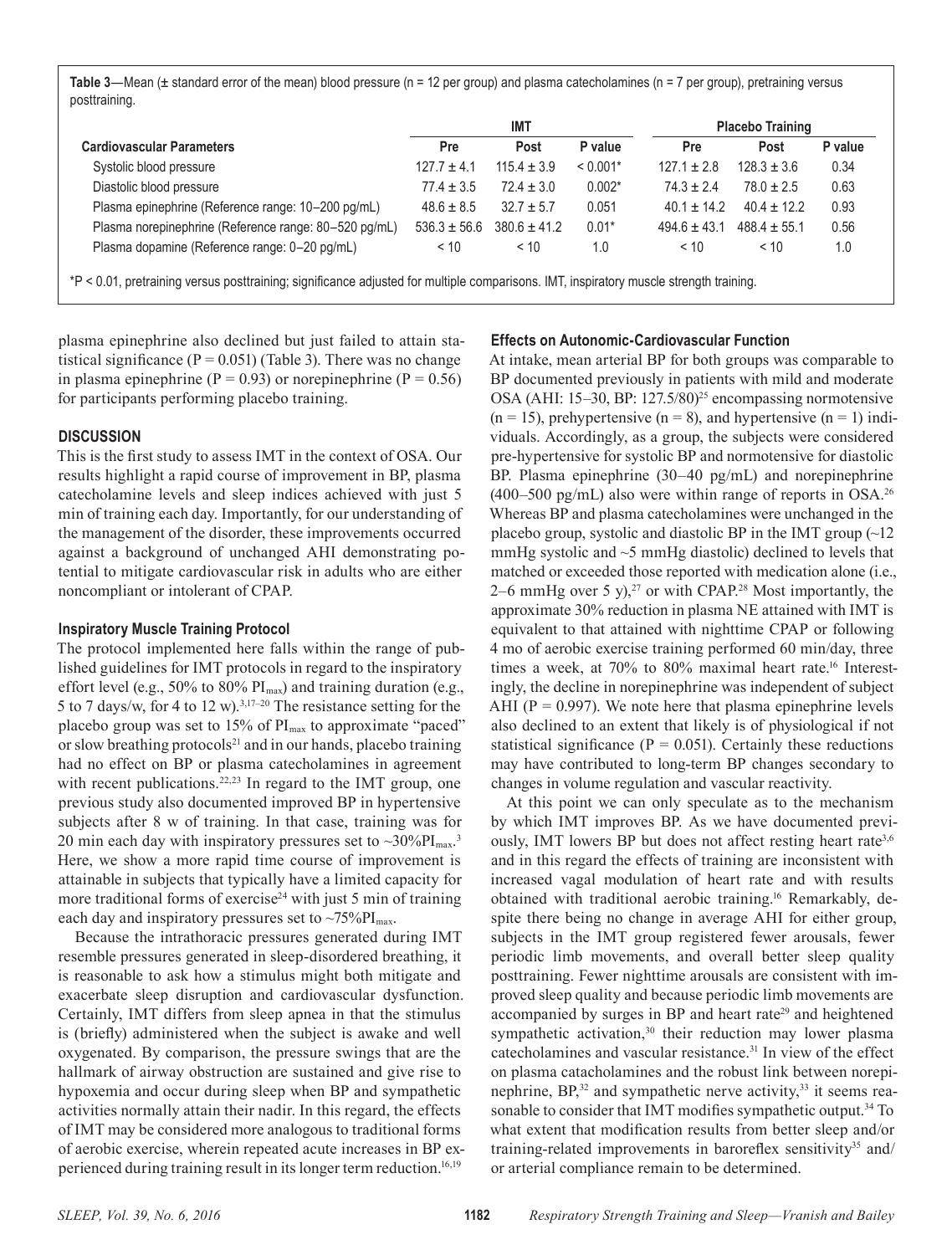

**Study Limitations**

As with any investigation performed in human subjects and in a clinical population more specifically, the current experiment is not without limitations. We acknowledge that as a first study of its type conducted in subjects with OSA, we drew from the population broadly. Thus, whereas the total number of participants in each group represents the breadth of severity of OSA in the general population,<sup>36</sup> the numbers of participants

in each group is limited and our ability to discern differences in the effect of training as a function of disease severity, sex, and/or subject age is hampered as a result. BP measures were performed at the end of each week and as such, we are unable to report on the potential effect of training on day-to-day variability. Certainly, access to ambulatory BP monitoring would provide much-needed insight into the diurnal and nocturnal fluctuations in arterial BP over the course of the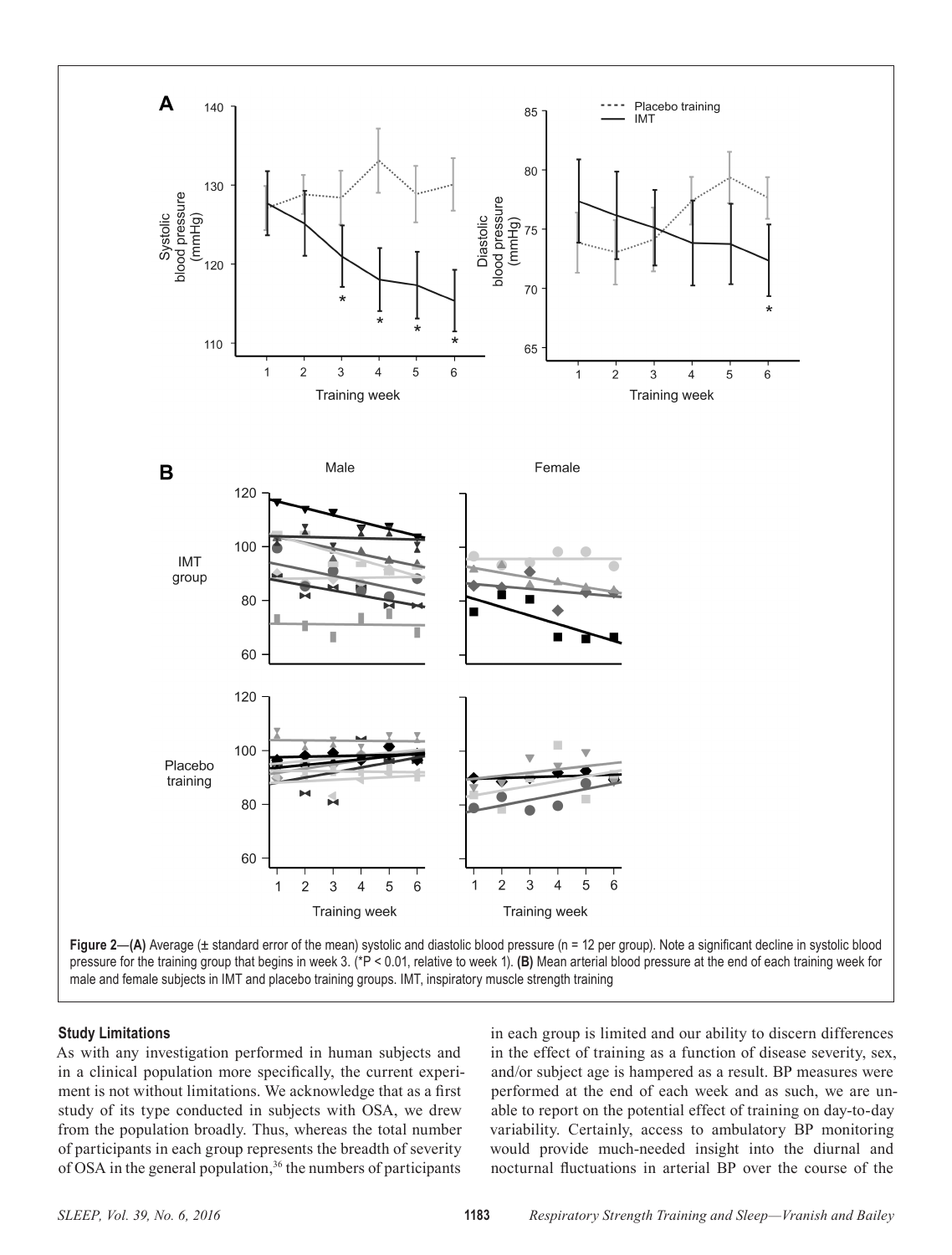intervention.37,38 These limitations aside, the results provide strong rationale for future studies that reasonably might target a larger cohort of men and women with mild, moderate, and severe OSA that may/may not depend on nighttime CPAP.

# **CONCLUSION**

OSA is a nighttime disorder characterized by repeated airway collapse that results in hypoxemia and frequent arousal from sleep. OSA coexists with hypertension in  $\sim$ 50% of patients<sup>9</sup> and with an increased risk for cardiovascular morbidity and mortality.11 Here we show that a simple and cost-effective respiratory training protocol holds promise as an adjunct treatment for hypertension secondary to OSA in patients who are unwilling or unable to tolerate CPAP. Subsequent studies reasonably should assess the effects of training on nocturnal BP, cardiac output, baroreflex sensitivity, and muscle sympathetic nervous system activity in an effort to pinpoint the mechanism(s) contributing to the improvement in BP. Important secondary (clinical) objectives reasonably should focus on determining the optimal training frequency (i.e., every day versus every other day or once a week) and the intensity of training (i.e., 75% versus 60% versus 50%  $PI<sub>max</sub>$ ) for each segment (men versus women; mild versus moderate versus severe AHI) of this population.

# **REFERENCES**

- 1. Brook RD, Appel LJ, Rubenfire M, et al. Beyond medications and diet: alternative approaches to lowering blood pressure: a scientific statement from the american heart association. Hypertension 2013;61:1360–83.
- 2. Mancia G, Fagard R, Narkiewicz K, et al. 2013 ESH/ESC Practice Guidelines for the Management of Arterial Hypertension. Blood Press 2014;23:3–16.
- 3. Ferreira JB, Plentz RD, Stein C, Casali KR, Arena R, Lago PD. Inspiratory muscle training reduces blood pressure and sympathetic activity in hypertensive patients: a randomized controlled trial. International journal of cardiology 2013;166:61–7.
- 4. Jaenisch RB, Hentschke VS, Quagliotto E, et al. Respiratory muscle training improves hemodynamics, autonomic function, baroreceptor sensitivity, and respiratory mechanics in rats with heart failure. J Appl Physiol 2011;111:1664–70.
- 5. Gosselink R, Decramer M. Inspiratory muscle training: where are we? Eur Respir J 1994;7:2103–5.
- 6. Vranish JR, Bailey EF. Daily respiratory training with large intrathoracic pressures, but not large lung volumes, lowers blood pressure in normotensive adults. Respir Physiol Neurobiol 2015;216:63–9.
- 7. Arakawa K. Antihypertensive mechanism of exercise. Journal of hypertension 1993;11:223–9.
- 8. Halliwill JR. Mechanisms and clinical implications of post-exercise hypotension in humans. Exercise and sport sciences reviews 2001;29:65–70.
- 9. Konecny T, Kara T, Somers VK. Obstructive sleep apnea and hypertension: an update. Hypertension 2014;63:203–9.
- 10. Shahar E, Whitney CW, Redline S, et al. Sleep-disordered breathing and cardiovascular disease: cross-sectional results of the Sleep Heart Health Study. Am J Respir Crit Care Med 2001;163:19–25.
- 11. Punjabi NM, Caffo BS, Goodwin JL, et al. Sleep-disordered breathing and mortality: a prospective cohort study. PLoS Med 2009;6:e1000132.
- 12. Muxfeldt ES, Margallo V, Costa LM, et al. Effects of continuous positive airway pressure treatment on clinic and ambulatory blood pressures in patients with obstructive sleep apnea and resistant hypertension: a randomized controlled trial. Hypertension 2015;65:736–42.
- 13. Barbe F, Duran-Cantolla J, Sanchez-de-la-Torre M, et al. Effect of continuous positive airway pressure on the incidence of hypertension and cardiovascular events in nonsleepy patients with obstructive sleep apnea: a randomized controlled trial. JAMA 2012;307:2161–8.
- 14. Nishiyama T, Mizuno T, Kojima M, et al. Criterion validity of the Pittsburgh Sleep Quality Index and Epworth Sleepiness Scale for the diagnosis of sleep disorders. Sleep Med 2014;15:422–9.
- 15. Mancia G, Fagard R, Narkiewicz K, et al. 2013 ESH/ESC guidelines for the management of arterial hypertension: the Task Force for the Management of Arterial Hypertension of the European Society of Hypertension (ESH) and of the European Society of Cardiology (ESC). European heart journal 2013;34:2159–219.
- 16. Duncan JJ, Farr JE, Upton SJ, Hagan RD, Oglesby ME, Blair SN. The effects of aerobic exercise on plasma catecholamines and blood pressure in patients with mild essential hypertension. JAMA 1985;254:2609–13.
- 17. Held HE, Pendergast DR. The effects of respiratory muscle training on respiratory mechanics and energy cost. Respir Physiol Neurobiol 2014;200:7–17.
- 18. Hostettler S, Illi SK, Mohler E, Aliverti A, Spengler CM. Chest wall volume changes during inspiratory loaded breathing. Respir Physiol Neurobiol 2011;175:130–9.
- 19. McConnell AK, Griffiths LA. Acute cardiorespiratory responses to inspiratory pressure threshold loading. Medicine and science in sports and exercise 2010;42:1696–703.
- 20. Ray AD, Pendergast DR, Lundgren CE. Respiratory muscle training reduces the work of breathing at depth. European journal of applied physiology 2010;108:811–20.
- 21. Landman GW, Drion I, van Hateren KJ, et al. Device-guided breathing as treatment for hypertension in type 2 diabetes mellitus: a randomized, double-blind, sham-controlled trial. JAMA internal medicine 2013;173:1346–50.
- 22. Landman GW, van Hateren KJ, van Dijk PR, et al. Efficacy of deviceguided breathing for hypertension in blinded, randomized, activecontrolled trials: a meta-analysis of individual patient data. JAMA internal medicine 2014;174:1815–21.
- 23. van Hateren KJ, Landman GW, Logtenberg SJ, Bilo HJ, Kleefstra N. Device-guided breathing exercises for the treatment of hypertension: an overview. World J Cardiol 2014;6:277–82.
- 24. Beitler JR, Awad KM, Bakker JP, et al. Obstructive sleep apnea is associated with impaired exercise capacity: a cross-sectional study. J Clin Sleep Med 2014;10:1199–204.
- 25. Strollo PJ, Jr., Soose RJ, Maurer JT, et al. Upper-airway stimulation for obstructive sleep apnea. The New England journal of medicine 2014;370:139–49.
- 26. Carlson JT, Hedner J, Elam M, Ejnell H, Sellgren J, Wallin BG. Augmented resting sympathetic activity in awake patients with obstructive sleep apnea. Chest 1993;103:1763–8.
- 27. Collins R, Peto R, MacMahon S, et al. Blood pressure, stroke, and coronary heart disease. Part 2, Short-term reductions in blood pressure: overview of randomised drug trials in their epidemiological context. Lancet 1990;335:827–38.
- 28. Martinez-Garcia MA, Capote F, Campos-Rodriguez F, et al. Effect of CPAP on blood pressure in patients with obstructive sleep apnea and resistant hypertension: the HIPARCO randomized clinical trial. JAMA 2013;310:2407–15.
- 29. Pennestri MH, Montplaisir J, Fradette L, Lavigne G, Colombo R, Lanfranchi PA. Blood pressure changes associated with periodic leg movements during sleep in healthy subjects. Sleep Med 2013;14:555–61.
- 30. Bertisch SM, Muresan C, Schoerning L, Winkelman JW, Taylor JA. Impact of restless legs syndrome on cardiovascular autonomic control. Sleep 2016;39:565–71.
- 31. Ogawa Y, Kanbayashi T, Saito Y, et al. Total sleep deprivation elevates blood pressure through arterial baroreflex resetting: a study with microneurographic technique. Sleep 2003;26:986–9.